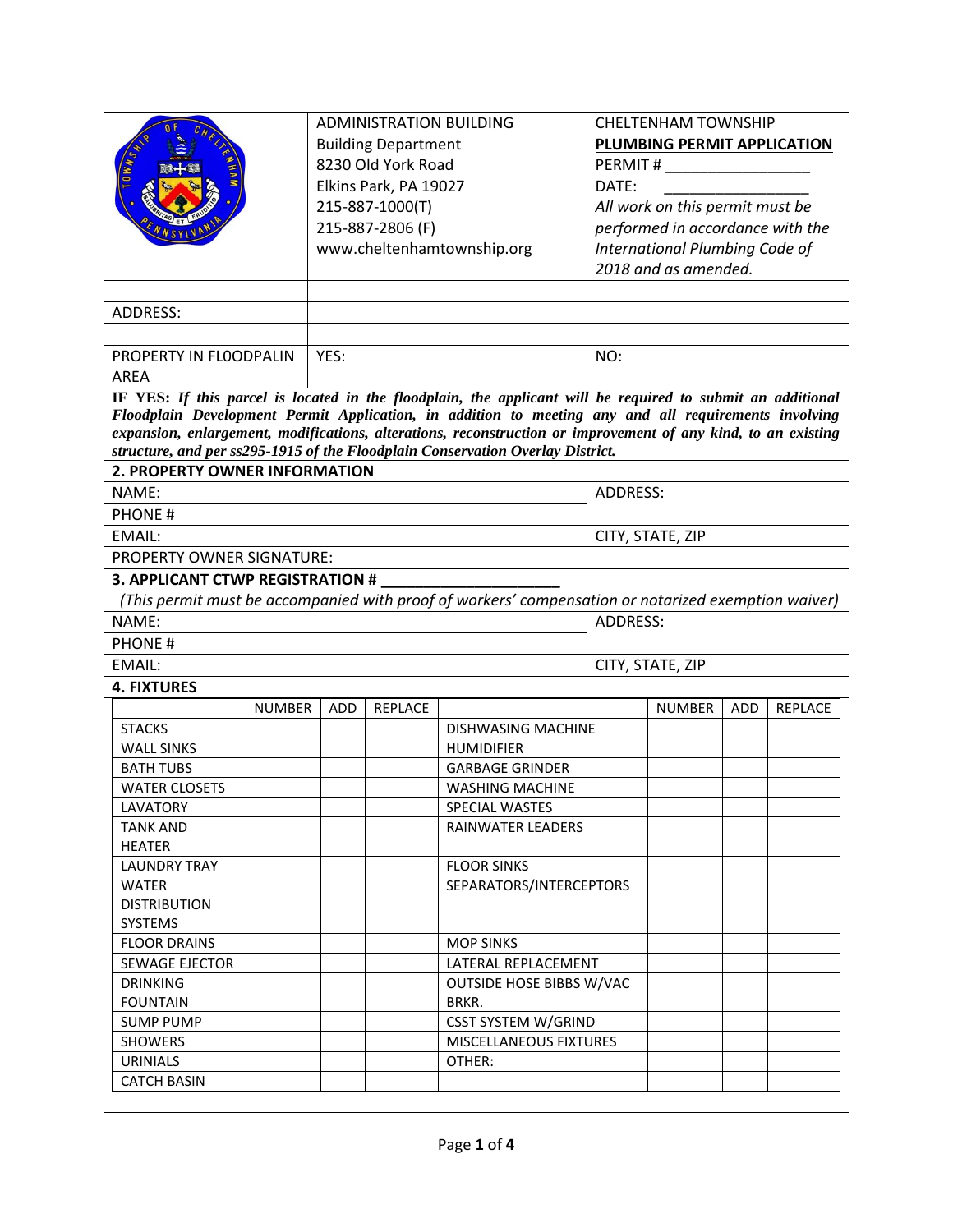## **IS WORK BEING DONE PART OF A LARGER JOB? □ YES □ NO PERMIT #**

TOTAL ESTIMATED COST OF WORK \_\_\_\_\_\_\_\_\_\_\_\_\_\_\_\_\_\_\_\_\_\_\_\_\_ TOTAL PERMIT FEE

(FEE SCHEDULE – 3% OF TOTAL COST + ONE TIME CHARGE OF \$19.50. EX. \$3000 COST = FEE OF (109.50) NOTE: TOTAL COST MUST BE ROUNDED UP TO THE NEAREST THOUSAND.

## **5. ADDITIONAL INFORMATION REQUIRED**

A SINGLE LINE RISER DIAGRAM IS REQUIRED TO BE SUBMITTED BY THE PLUMBING CONTRAVTOR WITH THIS APPLICATION. PLEASE SHOW THE NUMBER OF FIXTURE UNITS, PIPE SIZES, PIPE SLOPES AND VENT PIPING.

## **RISER DIAGRAM (IF NEEDED)**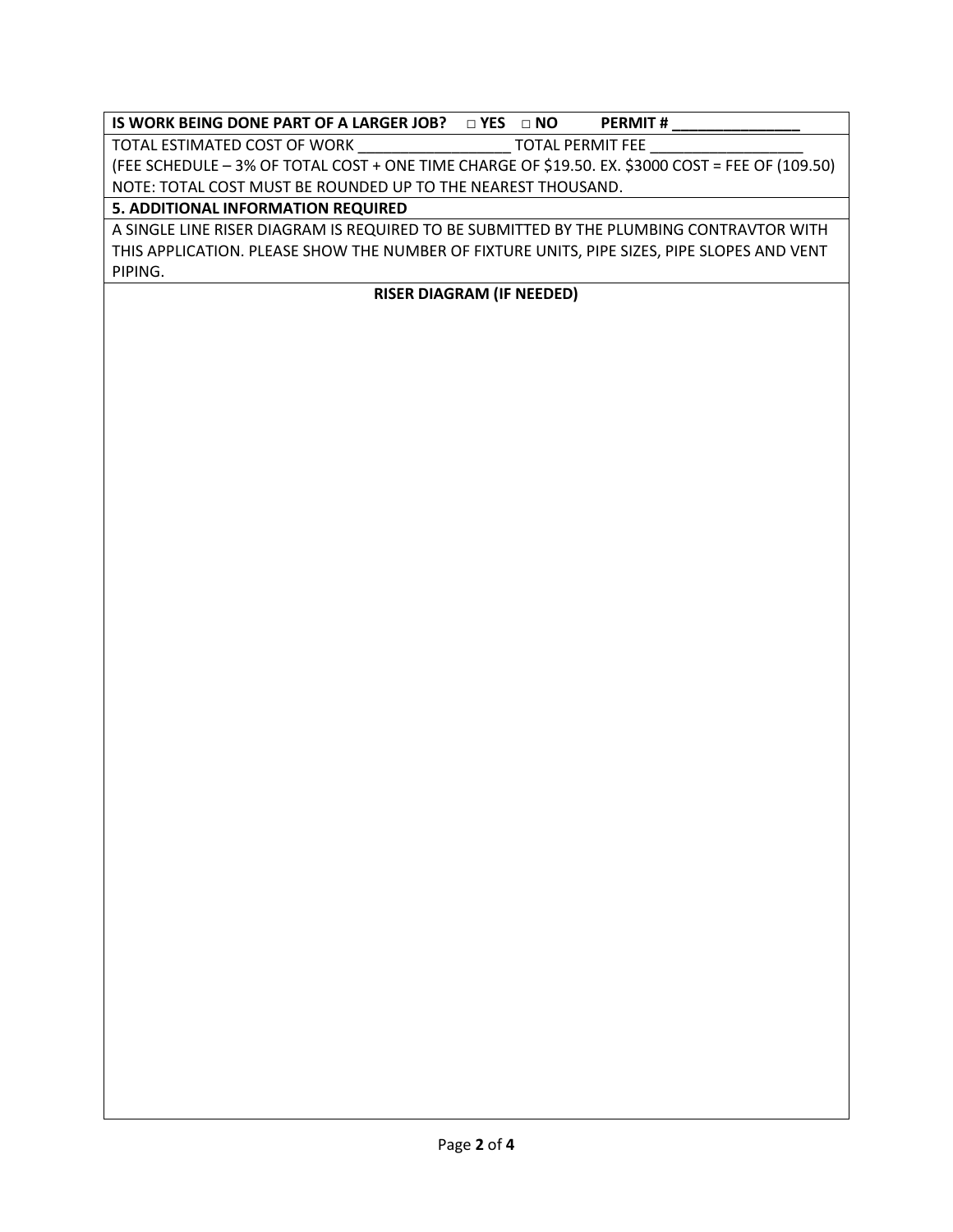CHELTENHAM TOWNSHIP IS UNDER A CONSENT DECREE BY PA DEPARTMENT OF ENVIRONMENTAL PROTECTION (PADEP) AS THE PERMITEE FOR THE SANITARY SEWER.

PRIOR TO ISSUANCE OF A PERMIT, A PLANNING DETERIMATION IS REQUIRED FROM PADEP OR AQUA FOR ANY NEW CONSTRUCTION AND FOR ANY CHANGE IN USE OF AN EXISTING BUILDING/TENANT SPACE OR SPACE VACANT FOR MORE THAN ONE YEAR, AS THIS WILL GENERATE NEW SEWAGE FLOWS.

THE APPLICANT IS RESPONSIBLE FOR OBTAINING A WAIVER OR SEWAGE FACILITIES PLANING APPROVAL FROM PADEP. THIS MAY REQUIRE ESTABLISHING A PROFESSIONAL SERVICES AGREEEMENT AND ESCROW, A NARRATIVE ON THE PRIOR AND PROPOSED USE, INCLUDING NUMBER OF HOURS AND EMPLOYEES, PLUS WATER BILLS FOR A YEAR AT 100% OCCUPANCY. THE ABOVE WILL BE REVIEWED AND PACKAGED FOR SUBMISSION TO DEP BY THE TOWNSHIP ENGINEER.

**APPLICANT IS RESPONSIBLE FOR ARRANGING INSPECTIONS AND PAYMENT IN A TIMELY MANNER**.

PER THE INTERNATIONAL PUMBING CODE OF 2018 – SECTION 107, INSPECTIONS AND TESTING;

**107.1 GENERAL**. CONSTRUCTION OR WORK FOR WHICH A PERMIT IS REQUIRED SHALL BE SUBJECT TO INSPECTION BY THE BUILDING OFFICIAL AND SUCH CONSTRUCTION OR WORK SHALL REMAIN ACCESSIBLE AND EXPOSED FOR INSPECTION PURPOSES UNTIL APPROVED. APPROVAL AS A RESULT OF AN INSPECTION SHALL NOT BE CONSTRUED TO BE AN APPROVAL OF A VIOLATION OF THE PROVISIONS OF THIS CODE OR OF OTHER ORDINANCES OF THE JURISDICTION.

**107.2 REQUIRED INSPECTIONS AND TESTING**; THE CODE OFFICIAL, UPON NOTIFICATION FROM THE PERMIT HOLDER OR AGENT, SHALL MAKE THE FOLLOWING INSPECTIONS AND OTHER SUCH INSPECTIONS AS NECESSARY, AND SHALL EITHER RELEASE THAT PORTION OF THE CONSTRUCTION OR SHALL NOTIFY THE PERMIT HOLDER OR AGENT, OF VIOLATION THAT MUST BE CORRECTED. THE HOLDER OF THE PERMIT SHALL BE RESPONSIBLE FOR THE SCHEDULING OF SUCH INSPECTIONS.

 1. UNDERGROUND INSPECTION SHALL BE MADE AFTER TRENCHES OR DITCHES ARE EXCAVATED AND BEDDED, PIPING INSTALLED, AND BEFORE BACKFILL IS PUT IN PLACE. WHEN EXCAVATED SOIL CONTAINS ROCK, BROKEN CONRETE, FROZEN CHUNCKS AND OTHER RUBBLE THAT WOULD DAMAGE OR BREAK THE PIPING OR CAUSE CORROSIVE ACTION, CLEAN BACKFILL SHALL BE ON THE JOB SITE.

 2. ROUGH-IN INSPECTION SHALL BE MADE AFTER THE ROOF, FRAMING, FIREBLOCKING AND BRACING ARE IN PLACE AND ALL DUCTING AND OTHER COMPNENTS TO BE CONCEALED ARE COMPLETE, AND PRIOR TO THE INSTALLATION OF WALL OR CEILING MEMBRANES.

 3. FINAL INSPECTION SHALL BE MADE UPON COMPLETION OF AND INSTALLATION OF ALL PLUMBING FIXTURES BUT PRIOR TO OCCUPANCY.

**107.2.1 OTHER INSPECTIONS**. IN ADDITION TO THE INSPECTIONS SPECIFIED ABOVE, THE CODE OFFICIAL IS AUTHORIZED TO MAKE OR REQUIRE OTHER INSPECTIONSOF ANY CONSTRUCTION WORK TRO ASCERTAIN COMPLAINCE WITH THE PROVISIONS OF THE CODE AND OTHER LAWS THAT ARE ENFORCED.

**107.2.3 APPROVAL REQUIRED**. WORK SHALL NOT BE DONE BEYOND THE POINT INDICATED IN EACH SUCCESSIVE INSPECTION WITHOUT FIRST OBTAINING THE APPROVAL OF THE CODE OFFICIAL. THE CODE OFFICIAL, UPON NOTIFICATION, SHALL MAKE THE REQUESTED INSPECTIONS AND SHALL EITHER INDICATE THE PORTION OF THE CONSTRUCTION THAT IS SATISFACTORY AS COMPLETED, OR NOTIFY THE PERMIT HOLDER OR HIS OR HER AGENT WHEREIN THE SAME FAILS TO COMPLY WITH THIS CODE. ANY PORTIONS THAT DO NOT COMPLY SHALL BE CORRECTED AND SUCH PORTION SHALL NOT BE COVERED OR CONCEALED UNTIL AUTHORIZED BY THE CODE OFFICIAL.